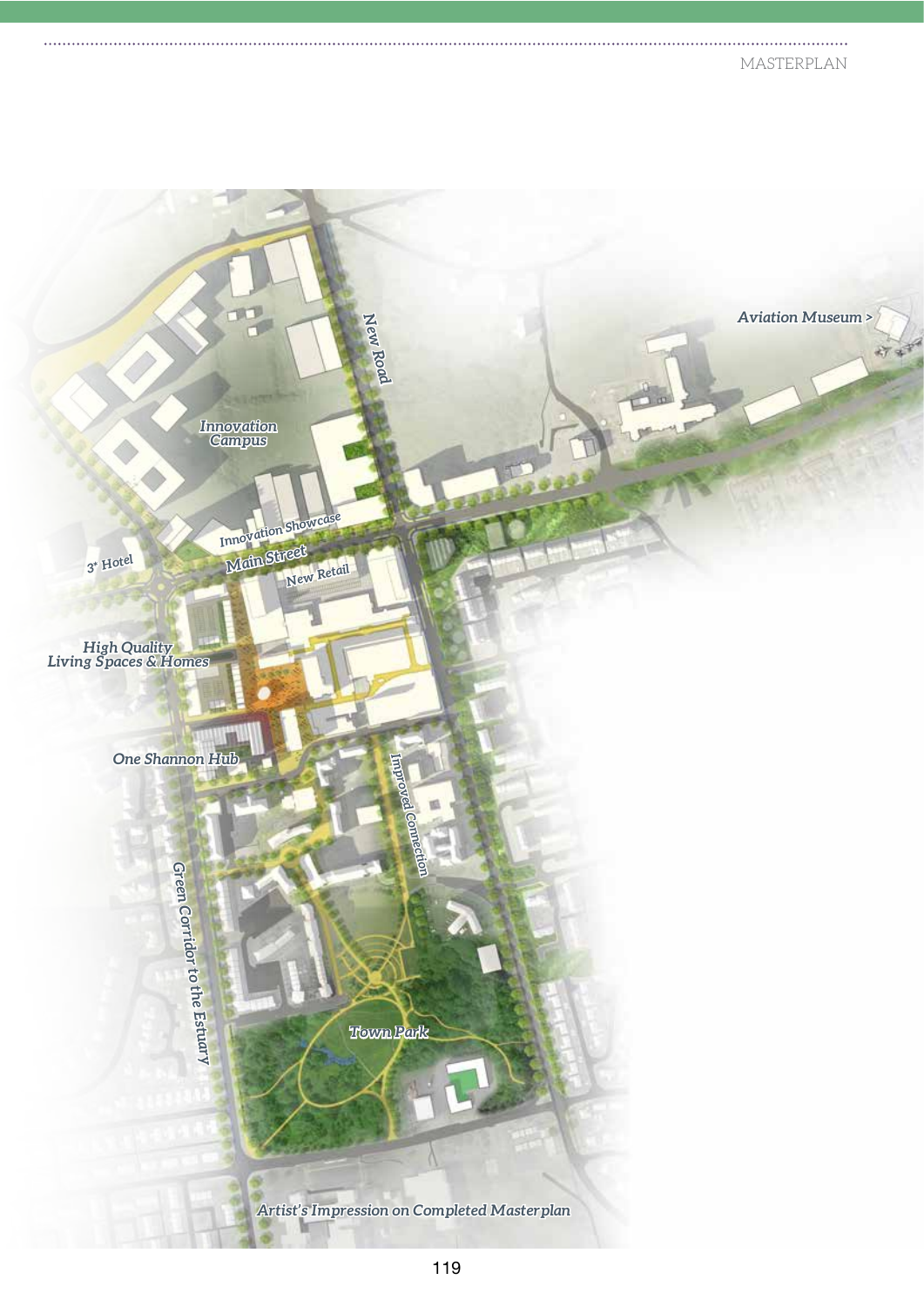## **One Shannon Hub**

The One Shannon Hub will be a place where multiple uses coexist to create new synergies and ensure activity throughout the day and night.

It is proposed to create a new building which will combine the Town Hall, a performing arts venue (Estuary Hall), a flexible 'Greenhouse' and a garden. This 3 in 1 approach merges community, cultural and civic uses, with Council offices relocated to the heart of the town. The flexible 'greenhouse' will be for a variety of uses that include coworking, education and training, facilities for local businesses, exhibitions, culture etc. Above all, it is a meeting space for the local community – a place for all to be co-designed by the residents of Shannon. This would be located to the east of the Estuary Boulevard, directly southwest of the existing Town Square.

A key objective is the acquisition of the site by the Local Authority for its development, taking into public ownership the town square and Sli na Carra. The One Shannon Hub and Clare County Council Offices, library, and Civic Hub will be developed on lands owned by the Local Authority. Car parking will be relocated around the centre of Shannon Town.





*Milton Keynes Shopping Centre*



*Spijkenisse Public Library - interior view*



*Spijkenisse Theatre - public square*

*Key Plan*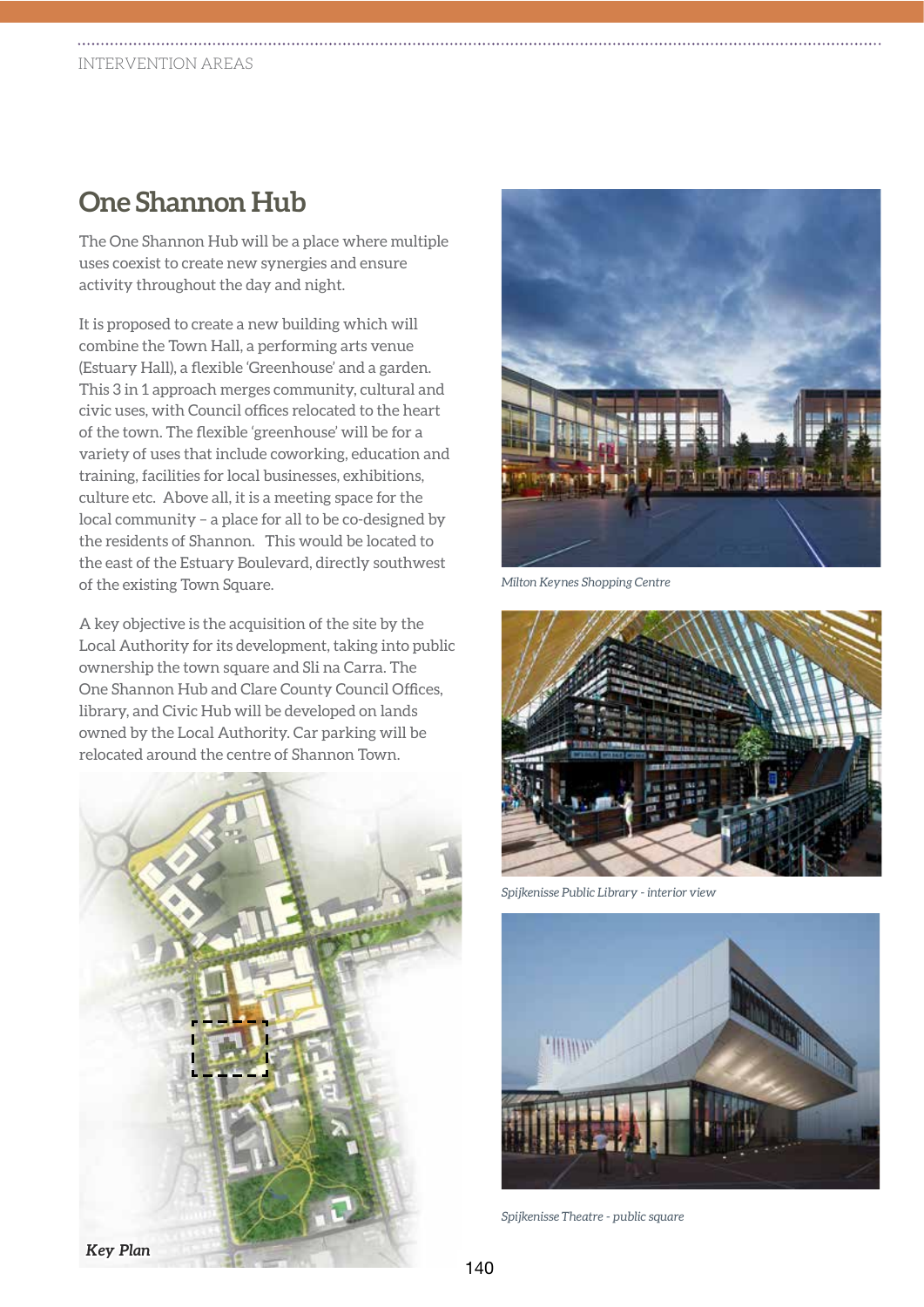



*Library Cultural Centre LexIcon Dun Laoghaire*



*Bokenberg Library, Spijkenisse, Netherlands Library and Civic Centre, Athlone*